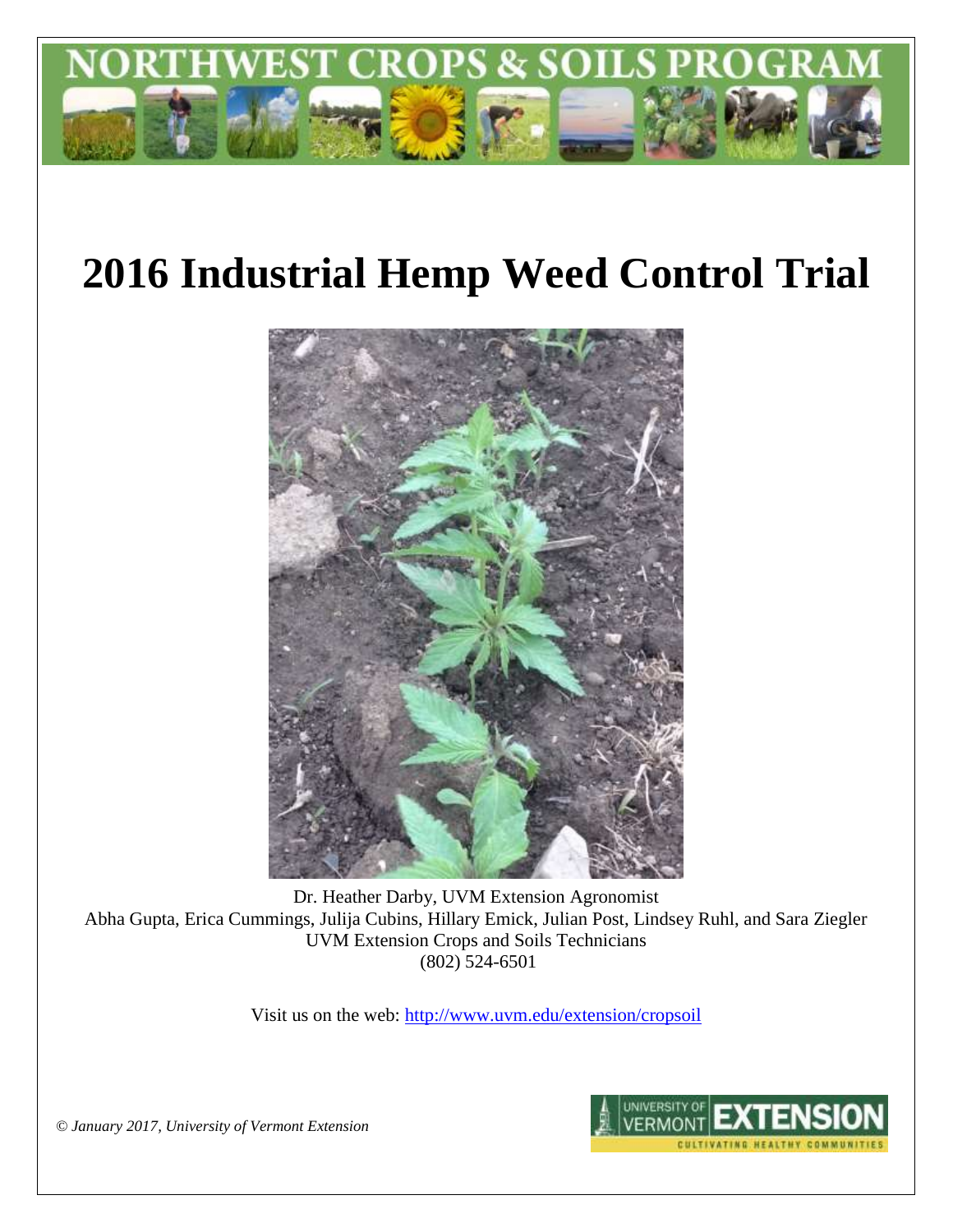#### **2016 INDUSTRIAL HEMP WEED CONTROL TRIAL**

Dr. Heather Darby, University of Vermont Extension heather.darby[at]uvm.edu

Hemp is a non-psychoactive variety of *cannabis sativa L*. The crop is one of historical importance in the U.S. and reemerging worldwide importance as manufacturers seek hemp as a renewable and sustainable resource for a wide variety of consumer and industrial products. The crop produces a valuable oilseed, rich in Omega-3 and other essential fatty acids that are often absent in western diets. When the oil is extracted from the seed, what remains is a marketable meal coproduct, which is used for human and animal consumption. The fiber has high tensile strength and can be used to create cloth, rope, building materials, and even a form of plastic. For twenty years U.S. entrepreneurs have been importing hemp from China, Eastern Europe, and Canada to manufacture travel gear, apparel and accessories, body care and cosmetics, foods like bread, beer, and salad oils, paper products, building materials and animal bedding, textiles, auto parts, housewares, and sporting equipment. Industrial hemp is poised to be a "new" cash crop and market opportunity for Vermont farms that is nutritious, versatile, and suitable for rotation with other small grains and grasses. To help farmers succeed, agronomic research on hemp is needed, as much of the production knowledge on this crop has been lost. In this trial, we investigated the impact of row spacing on yield and weed pressure.

## **MATERIALS AND METHODS**

A trial was conducted at Borderview Research Farm in Alburgh, Vermont to evaluate the effectiveness of row spacing on weed control and yield in industrial hemp (Table 1). The experimental design was a randomized complete block with four replications. Treatments consisted of three types of row spacing: STANDARD at 7.0" between rows, WIDE at 9.0" between rows, and BANDED with a 5.0" seed spread in a row and 6.0" between rows (Figure 1). A dual purpose (can be grown for grain and fiber) industrial hemp variety, 'Anka' (Valley Bio Limited, Ontario, Canada), was planted into 10' x 50' plots on 24-May.

The WIDE row treatment was planted with a Kverneland grain drill (Figure 2). The STANDARD treatment was planted with a Sunflower 9412 no-till grain drill (Figure 3). The BANDED treatment was planted with a custom built seeder that was made from a 12 row International row crop cultivator, and converted to an air seeder using a Gandy and a 6212 air box. Parallel linkage units were mounted 12" apart and mounted with precision Dutch openers that created 5" banded seed rows and 6" between rows (Figure 2). The WIDE and BAND treatments were cultivated with a Schmotzer hoe on the 16-Jun. The Schmotzer hoe, imported from Germany, is a manuallyguided, rear-mounted implement that can be used to cultivate in-between wide rows of hemp (Figure 3). This allows weed control to take place later in the growing season, after plants are well established.



**Figure 1. Banded sowing of industrial hemp, Alburgh, VT, 2016.**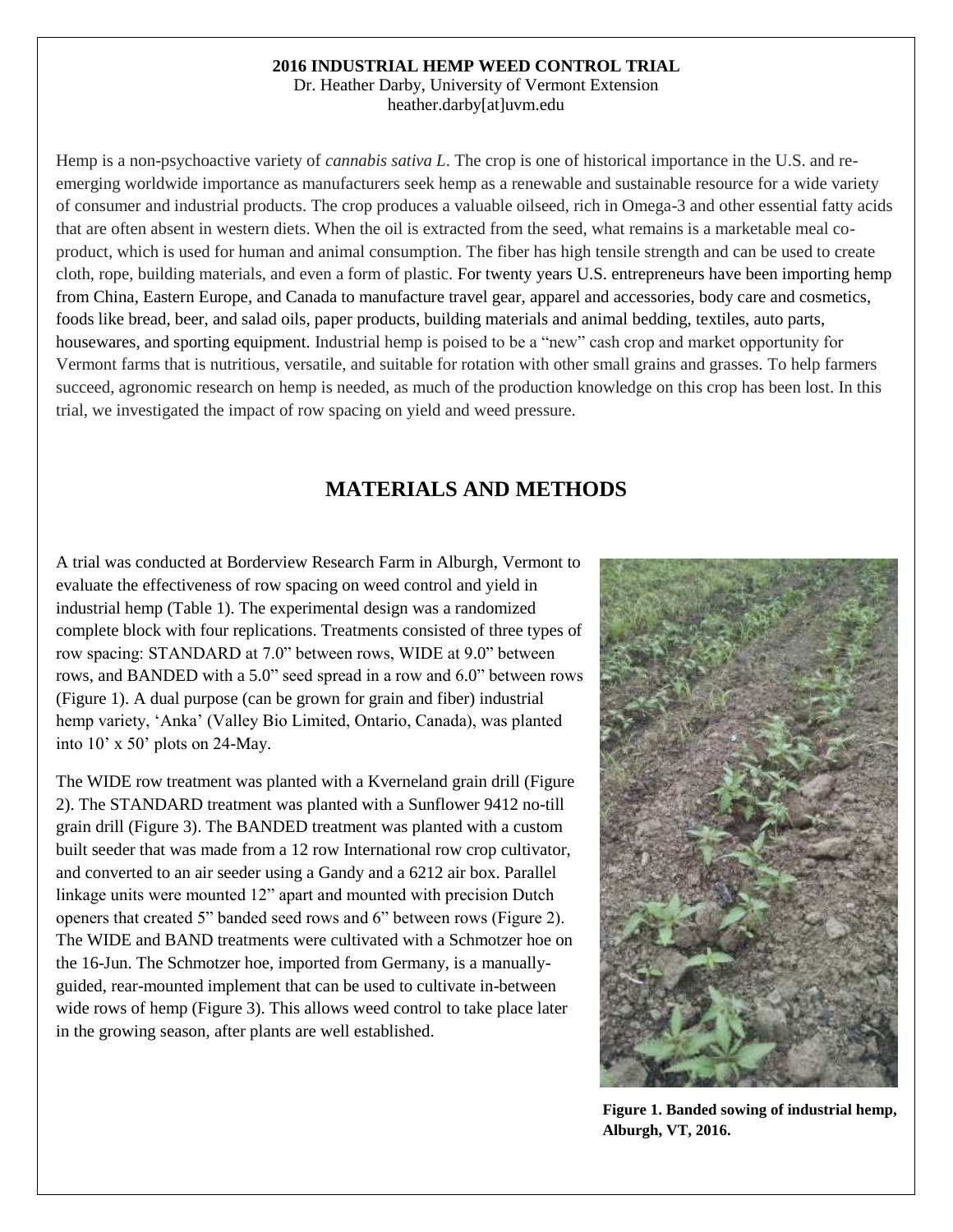

**Figure 2. Kverneland grain drill (left), Gandy air seeder (right), Alburgh, VT.**



**Figure 3. Sunflower grain drill (left), Schmotzer hoe (right), Alburgh, VT.**

Weed cover was assessed on 20-Jun as a percent of total plant cover using the web based IMAGING crop response analyzer. Digital images were taken with a compact digital camera, Canon PowerShot G12 (Melville, NY) (10.4 Megapixels). One picture covering approximately  $0.25 \text{ m}^2$  was taken in each plot before weeding and one picture was taken after weeding. Digital images were analyzed with the automated imaging software, which was programmed in MATLAB (MathWorks, Inc., Natick, MA) and later converted into a free web-based software (www.imaging-crops.dk). The outcome of the analysis is a leaf cover index, which is the proportion of pixels in the images determined to be green. Total plant cover (1<sup>st</sup> picture) – hemp cover (second picture) / total plant cover = weed cover (%).

On 1-Jul the trial was fertilized with 500 lbs ac-1 Pro-gro (5-3-4; North Country Organics, Brandon, VT), 500 lbs ac-1 Probooster (10-0-0; North Country Organics, Brandon, VT), and 50 lbs ac<sup>-1</sup> sodium nitrate (16-0-0). These products were all approved for use in certified organic systems.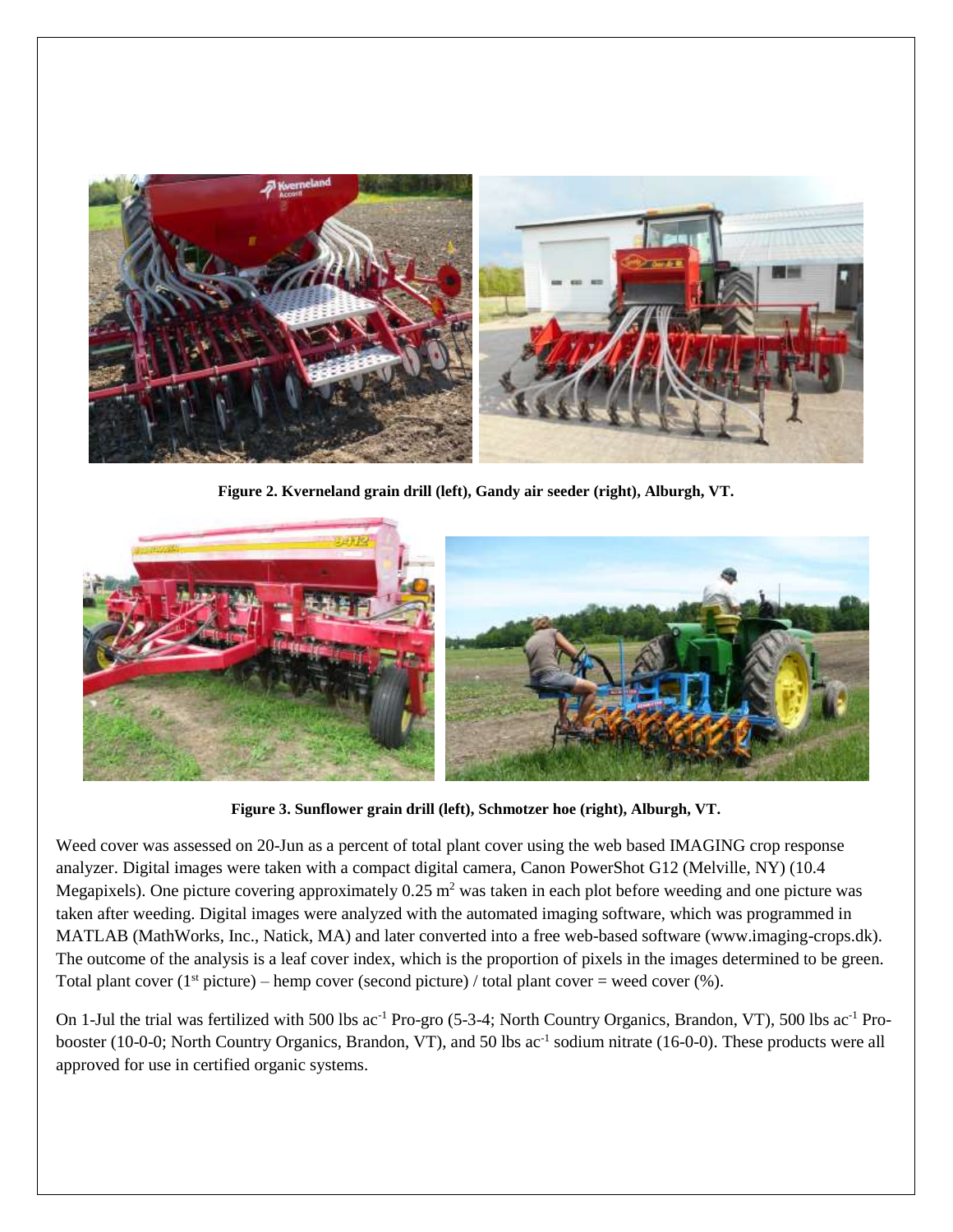**Table 1. Agronomic information for industrial hemp weed control trial 2016, Alburgh, VT.**

| <b>Location</b>                | <b>Borderview Research Farm, Alburgh, VT</b>                                                                                          |  |  |  |  |
|--------------------------------|---------------------------------------------------------------------------------------------------------------------------------------|--|--|--|--|
| Soil type                      | Covington silty clay loam, 0-3% slope                                                                                                 |  |  |  |  |
| <b>Previous crop</b>           | Winter barley and heirloom winter wheat                                                                                               |  |  |  |  |
| <b>Replications</b>            | 4                                                                                                                                     |  |  |  |  |
| Plot size (ft)                 | $10 \times 50$                                                                                                                        |  |  |  |  |
| <b>Industrial hemp variety</b> | Anka, dual purpose variety                                                                                                            |  |  |  |  |
| <b>Planting date</b>           | $24$ -May                                                                                                                             |  |  |  |  |
| <b>Emergence date</b>          | $29$ -May                                                                                                                             |  |  |  |  |
| <b>Row spacing</b>             | STANDARD: 7.0"<br>WIDE: 9.0"                                                                                                          |  |  |  |  |
|                                | BAND: 5.0" seed spread, 6.0" between rows                                                                                             |  |  |  |  |
| <b>Planting equipment</b>      | <b>STANDARD: Sunflower seeder</b><br>WIDE: Kverneland seeder<br>BAND: Custom made air seeder, mounted with<br>precision Dutch openers |  |  |  |  |
| Planting rate (lbs $ac^{-1}$ ) | 25                                                                                                                                    |  |  |  |  |
| <b>Harvest</b> date            | $13-Sep$                                                                                                                              |  |  |  |  |

On 9-Sep, plant heights were measured by randomly taking the height of 3 plants per plot. On 13-Sep, the hemp was harvested using an Almaco SPC50 small plot combine, after adjusting the head height, reel height, and concave, plots were harvested. Percent moisture was calculated by taking a 100g subsample of harvested seed and drying it at 105<sup>°</sup> F till it reached a stable weight. Test weight was measured using a Berckes Test Weight Scale, which weighs a known volume of grain.

Shortly after harvest, populations were measured by counting the number of plants in a  $0.25 \text{ ft}^2$  quadrant, twice per plot.

Data were analyzed using mixed model analysis using the mixed procedure of SAS (SAS Institute, 1999). Replications within trials were treated as random effects, and soil amendment treatments were treated as fixed. Mean comparisons were made using the Least Significant Difference (LSD) procedure when the F-test was considered significant ( $p<0.10$ ).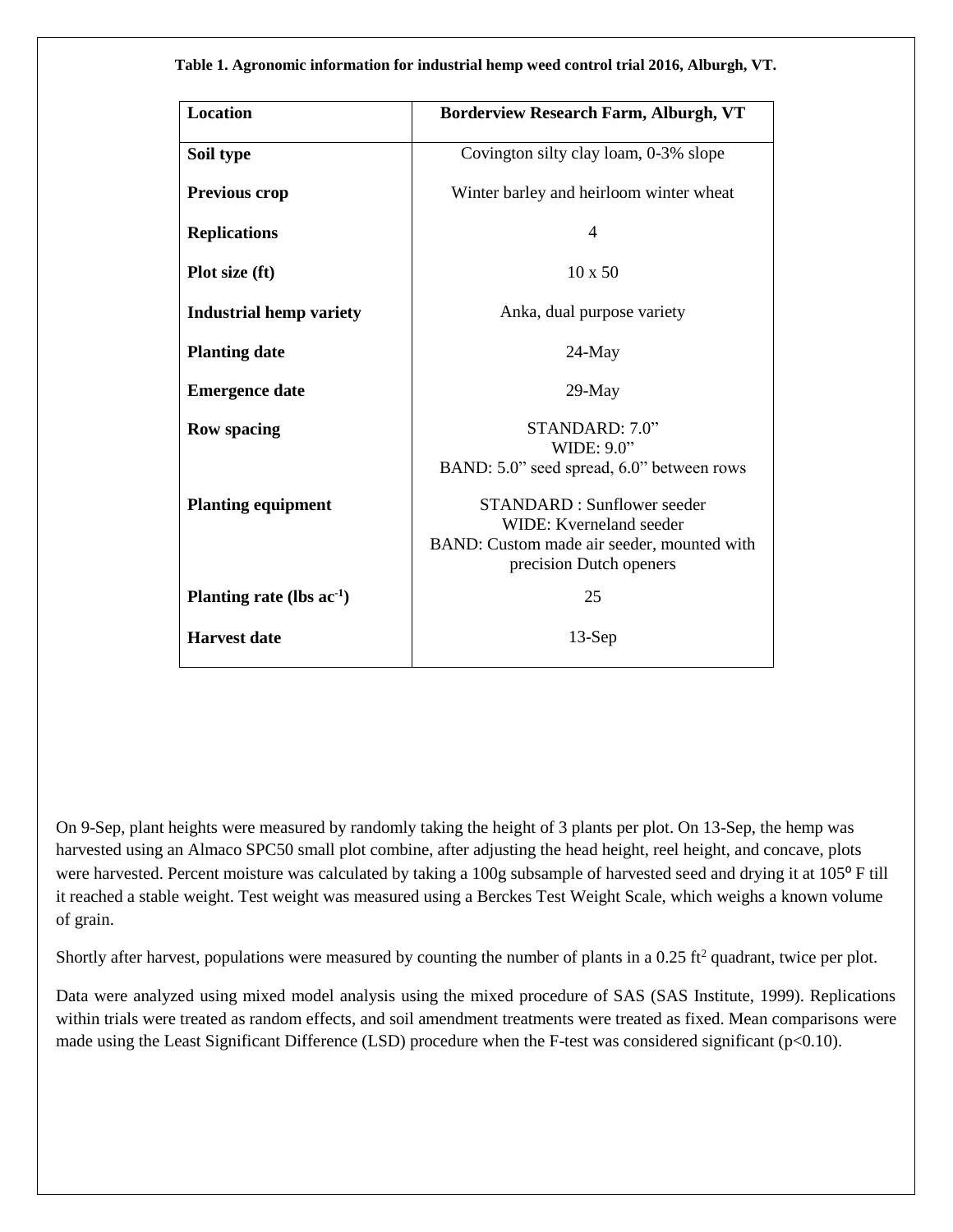Variations in yield and quality can occur because of variations in genetics, soil, weather, and other growing conditions. Statistical analysis makes it possible to determine whether a difference among treatments is real or whether it might have occurred due to other variations in the field. At the bottom of each table a LSD value is presented for each variable (i.e. yield). Least Significant Differences (LSDs) at the 0.10 level of significance are shown, except where analyzed by pairwise comparison (t-test). Where the difference between two treatments within a column is equal to or greater than the LSD value at the bottom of the column, you can be sure that for 9 out of 10 times, there is a real difference between the two treatments. Treatments that were not significantly lower in performance than the top-performing treatment in a particular column are

| <b>Treatment</b> | Yield  |
|------------------|--------|
| A                | 6.0    |
| B                | $7.5*$ |
| C                | $9.0*$ |
| LSD              | 2.0    |

indicated with an asterisk. In this example, hybrid C is significantly different from hybrid A but not from hybrid B. The difference between C and B is equal to 1.5, which is less than the LSD value of 2.0. This means that these hybrids did not differ in yield. The difference between C and A is equal to 3.0, which is greater than the LSD value of 2.0. This means that the yields of these hybrids were significantly different from one another. The asterisk indicates that hybrid B was not significantly lower than the top yielding hybrid C, indicated in bold.

## **RESULTS AND DISCUSSION**

### *Weather Summary*

Seasonal precipitation and temperature were recorded with a Davis Instrument Vantage Pro2 weather station, equipped with a WeatherLink data logger at Borderview Research Farm in Alburgh, VT. The growing season was dryer than normal with May-September receiving 7.27 fewer inches of precipitation as compared to historical averages (Table 2). Temperatures in June-July were comparable to normal averages, while May and August-September were at least 1.8 degrees warmer than normal, per month. Overall, there were an accumulated 2562 Growing Degree Days (GDDs) at base 50° F this season, approximately 268 more than the historical average. Hemp seed has been shown to produce well with 1460 GDDs at base 50° F in Saskatchewan, Canada.

| Alburgh, VT                       | <b>May</b> | June    | <b>July</b> | <b>August</b> | <b>September</b> |
|-----------------------------------|------------|---------|-------------|---------------|------------------|
| Average temperature $(^{\circ}F)$ | 58.1       | 65.8    | 70.7        | 71.6          | 63.4             |
| Departure from normal             | 1.80       | 0.00    | 0.10        | 2.90          | 2.90             |
|                                   |            |         |             |               |                  |
| Precipitation (inches)            | 1.5        | 2.8     | 1.8         | 3.0           | 2.5              |
| Departure from normal             | $-1.92$    | $-0.88$ | $-2.37$     | $-0.93$       | $-1.17$          |
|                                   |            |         |             |               |                  |
| Growing Degree Days (base 41°F)   | 543        | 745     | 919         | 942           | 681              |
| Departure from normal             | 68         |         |             | 82            | 95               |

**Table 2. Seasonal weather data collected in Alburgh, VT, 2016.**

Based on weather data from a Davis Instruments Vantage Pro2 with WeatherLink data logger. Alburgh precipitation data from August-October was provided by the NOAA data for Highgate, VT.

Historical averages are for 30 years of NOAA data (1981-2010) from Burlington, VT.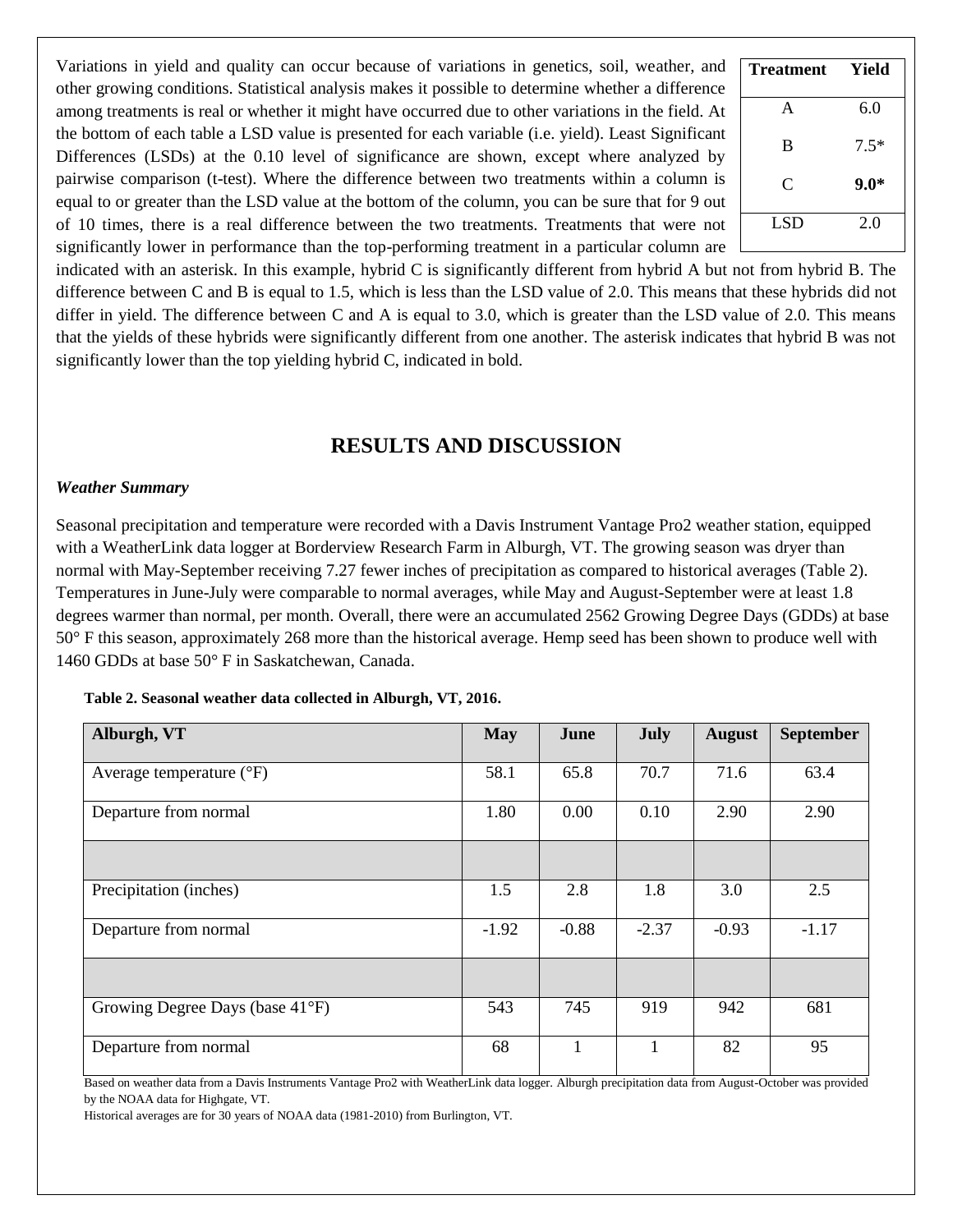## *Yield, Weed Pressure, and Quality*

| <b>Treatment</b>    | <b>Weed cover</b> | Height        | <b>Population</b>       | <b>Yield</b>                  | <b>Test weight</b>             | <b>Moisture</b> |
|---------------------|-------------------|---------------|-------------------------|-------------------------------|--------------------------------|-----------------|
|                     | $\frac{6}{6}$     | $\mathbf{cm}$ | plants ft <sup>-2</sup> | $\text{lbs}$ ac <sup>-1</sup> | $\mathbf{lbs}\mathbf{bu}^{-1}$ | $\frac{6}{6}$   |
| <b>Banded row</b>   | 17.1              | 199           | 5.77                    | 1120                          | $43.4*$                        | 23.5            |
| <b>Standard row</b> | 7.03              | $177*$        | 5.95                    | 1080                          | $43.3*$                        | 24.0            |
| <b>Wide row</b>     | 7.59              | 211           | 4.23                    | 1150                          | 42.6                           | $26.8*$         |
| LSD(0.10)           | <b>NS</b>         | 28.0          | <b>NS</b>               | <b>NS</b>                     | 0.40                           | 1.70            |
| <b>Trial mean</b>   | 10.6              | 196           | 5.32                    | 1120                          | 43.1                           | 24.8            |

**Table 3. Plot characteristics and harvest yield of industrial hemp, Alburgh, VT, 2016.** 

Treatments in bold were top performers for the given variable.

 $NS$  – There was no statistical difference between treatments in a particular column (p=0.10).

\*Treatments marked with an asterisk did not perform statistically different than the top performing treatment (p=0.10).

Weed cover in the treatments ranged from 7.03 to 17.1 percent and there was no significant difference between treatments (Table 3). Hence, row spacing did not appear to impact weed biomass and cultivation did not appear to improve weed control. During the early growth stages of hemp, weed pressure appeared to be problematic. The hemp plants were small, weak, and had poor root development while weeds seemed to be growing much quicker. On 16-Jun plots were cultivated, which appeared to reduce weed cover or plant populations. It was certainly plausible to think that cultivating would help with weed control, however the cultivation also seemed to pull-out the tiny hemp seedlings. When the hemp was 8-10" tall, it grew rapidly past the weeds and became far more competitive and clearly could grow past the weed pressure. Future research needs to further evaluate early season weed control.

Currently there are no pesticides (herbicides, insecticides, fungicides, nematicides, etc.) registered for hemp in the U.S, so growers must follow best practices to reduce the impact of pests, especially weeds.

Overall, harvest went smoothly for this trial, which in large part may have been attributed to harvesting at the proper moisture. At harvest, plants were still green and approximately 70% of the seed was ripe. Row spacing did not significantly impact hemp yields. The WIDE row treatment yielded the highest, at 1150 lbs ac<sup>-1</sup>, although it was not significantly different from the STANDARD or BANDED treatments. Yields from this trial were well within Canadian yield averages of 500-1200 lbs  $ac^{-1}$ . The BANDED row treatment had the highest test weight, at 43.4 lbs bu<sup>-1</sup>, however this was comparable to the STANDARD row treatment. This was slightly lower than the average test weight from Canada, at  $44$  lbs bu<sup>-1</sup>.

The STANDARD row treatment had an average height of 177 cm, which was significantly lower than other treatments. This would likely be advantageous for grain production, where taller plants increase the likelihood of lodging and also tend to be more difficult to harvest.

The WIDE row treatment had the highest percent moisture, at 26.8%, which was significantly different from the other treatments. Higher moisture at harvest may be more advantageous during harvest, as the plants may be more flexible and less likely to get caught in the combine. As recommended from growing hemp in Saskatchewan, Canada, hemp harvest can begin when field moisture is at 20%, however, seed would need to start drying within 4 hours of harvest, as it otherwise will heat up. Seed should be dried to 8-10% moisture for long-term storage.